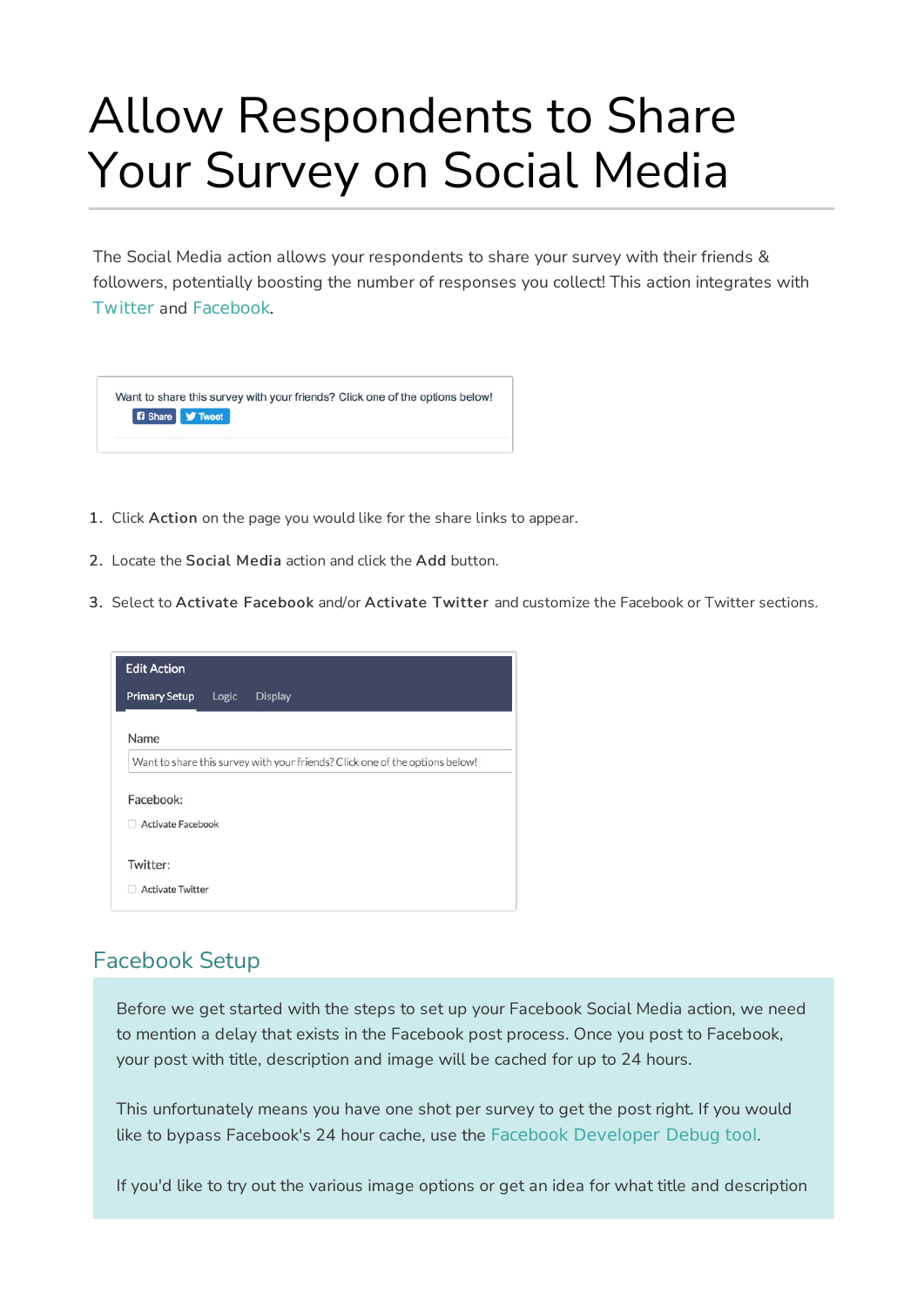work best, we recommend testing out the post in a test survey. You could even create a dummy Facebook account to try out your posts so you don't have to worry about scrambling to delete them!

If you have already used the option to post your survey via Facebook the same information should be filled in for your social media action and vice versa so you can simply click Save Action and you're all set!

If you have not already posted your survey on Facebook, follow the below steps.

- Select the Share Link that you want respondents to share on their Facebook pages.
- Enter a Title and Description for your post.
- Choose an Image to include in your post. You can choose to use either:
	- o the Alchemer Logo
	- o the Survey Header Image you are using in the survey itself
	- a Custom Image URL Custom Image URLs can be grabbed from images uploaded to your Alchemer Library or from elsewhere on the internet. Learn how to get a Custom Image URL from the File Library.
- Click Save Action when you are finished.

We recommend testing your action to be sure that all of your customizations are present. You will need to use a live share link to test, as the social medial action does not work in preview/test mode.

| <b>Primary Setup</b>          | Logic | <b>Display</b>                      |                                                                                                                             | W Need Help? |
|-------------------------------|-------|-------------------------------------|-----------------------------------------------------------------------------------------------------------------------------|--------------|
| Facebook:                     |       |                                     |                                                                                                                             |              |
| Activate Facebook             |       |                                     |                                                                                                                             |              |
| Media actions.                |       |                                     | Updating Facebook options here will update values for all posts of this survey, including those posted through other Social |              |
| Share Link:                   |       |                                     |                                                                                                                             |              |
| www.s                         |       | :om/s3/2964554/All-Questions-V5-API |                                                                                                                             | ۳            |
| Title                         |       |                                     |                                                                                                                             |              |
| Weekly survey                 |       |                                     |                                                                                                                             |              |
| Description                   |       |                                     |                                                                                                                             |              |
|                               |       |                                     | Our weekly survey is short and sweet. Please take a minute to provide your feedback!                                        |              |
| Image                         |       |                                     |                                                                                                                             |              |
| Use SurveyGizmo Logo          |       |                                     |                                                                                                                             |              |
| Use Survey Header Image       |       |                                     |                                                                                                                             |              |
| <b>O</b> Use Custom Image URL |       |                                     |                                                                                                                             |              |
|                               |       |                                     |                                                                                                                             |              |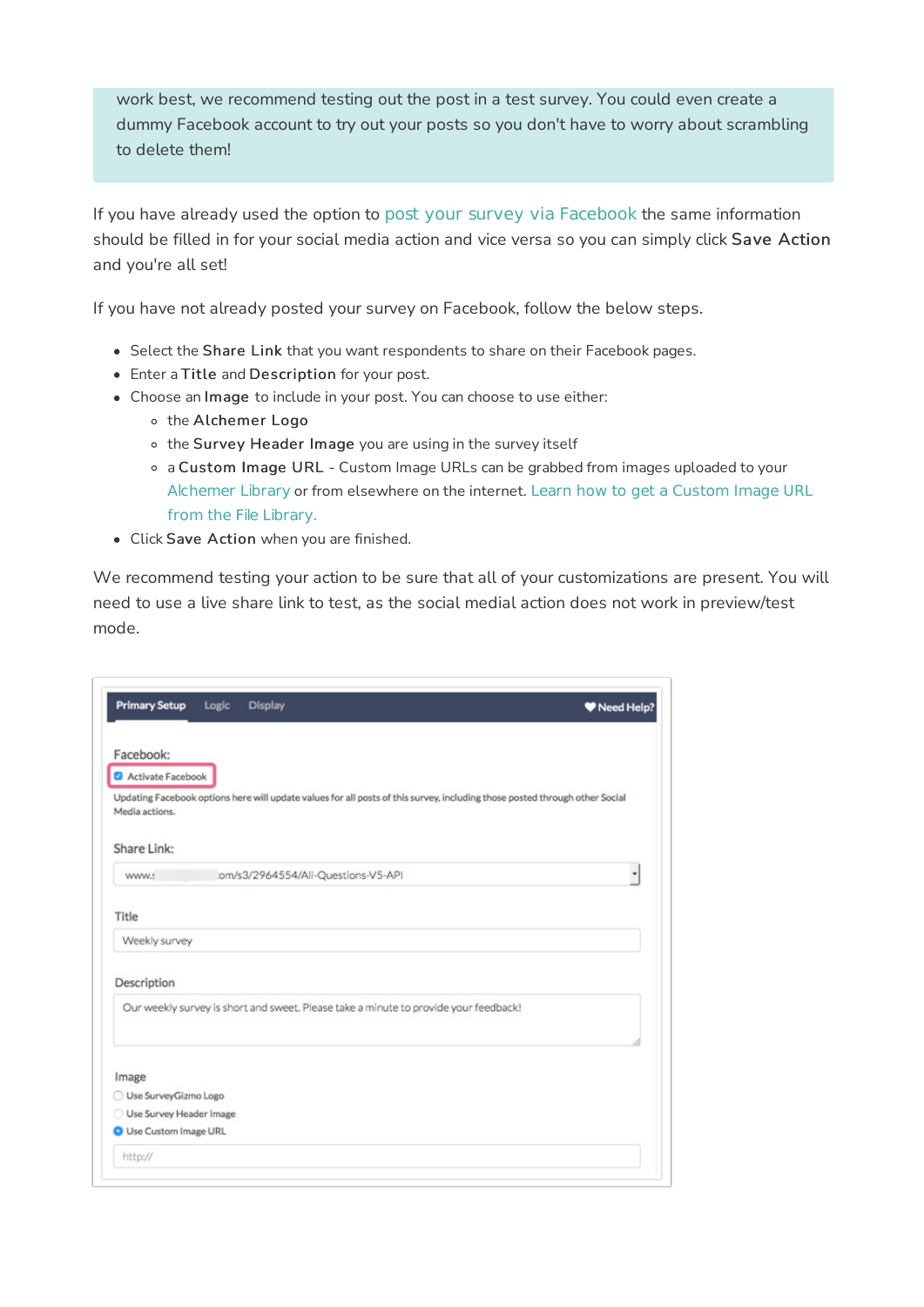### Twitter Setup

Use the following fields to complete your Twitter settings:

- Message This will be the message that appears in the shared Twitter post. Please be aware that Twitter posts only support 280 characters (including the URL and #Hashtags option)
- URL You will need to provide a link to your survey here. We recommend using Short Links for this.
- #Hashtags You can use this field to add hashtags to your Twitter post. Be sure to comma-separate them and to not include the hashtag symbol (#) itself.

## What does the social media action look like for my respondents?

#### Facebook



When respondents click on the Facebook Share button they will see something like the below with the image you chose and your title and description. Posters will be given the options to add a comment and choose which groups of people can see their post!

| Say something about this |                                                             |
|--------------------------|-------------------------------------------------------------|
|                          | Survey                                                      |
|                          | Please take our quarterly survey and tell us what you think |
|                          |                                                             |
|                          |                                                             |
|                          | .COM<br>www.:                                               |
|                          | <u> 4t</u> Friends <del>▼</del><br><b>Share Link</b>        |

#### **Twitter**

If respondents click the option to Tweet, they will see the following. Posters will be able to customize a message of up to 280 characters!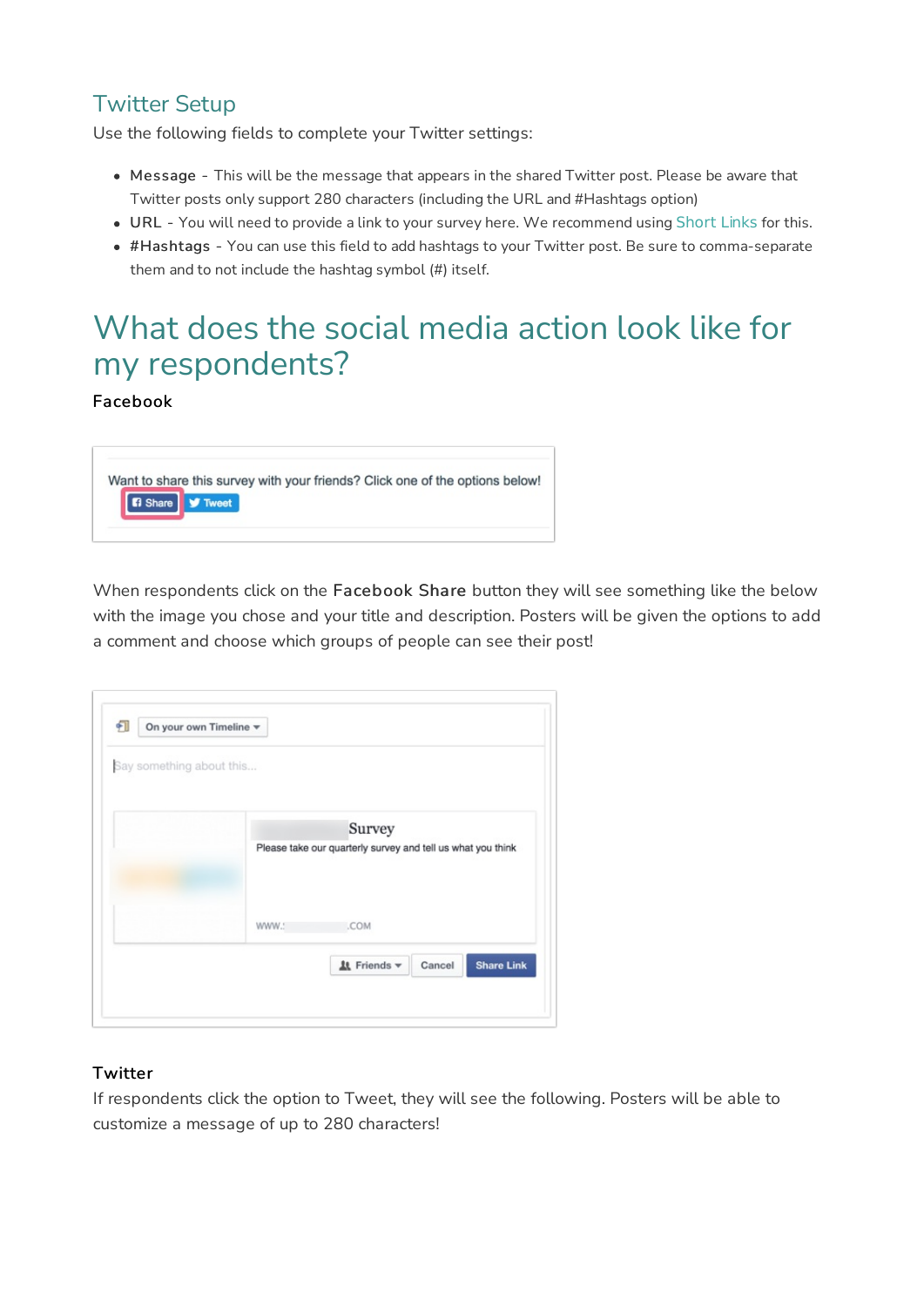|                                          | Share a link with your followers                                                                 |
|------------------------------------------|--------------------------------------------------------------------------------------------------|
| http://www.<br>#productfeedback #product | Please take this survey to provide your feedback about our product!<br>com/s3/ /product-feedback |
|                                          | 23<br><b>Tweet</b>                                                                               |

#### Grabbing an Image URL from the Alchemer File Library

For each of your files and images in your File Library there is a URL and an embed code available to allow you to easily use these files elsewhere in your surveys.

- File URL This will provide you the source URL link
- Embed Code This link includes an HTML Image Source tag  $\lceil \cdot \rceil$  ) so you can easily copy and paste

in your survey or in the theme of your survey

Once you've uploaded an image you would like to use in your Facebook post, click to edit your image, highlight the File URL, right click and copy.

| Definitions |  |
|-------------|--|
|             |  |
|             |  |
|             |  |
| File URL:   |  |

When pasting your file URL into the Custom Image URL field, you will need to first type: http: and then paste your file from your clipboard. When you are finished it should look like the below.